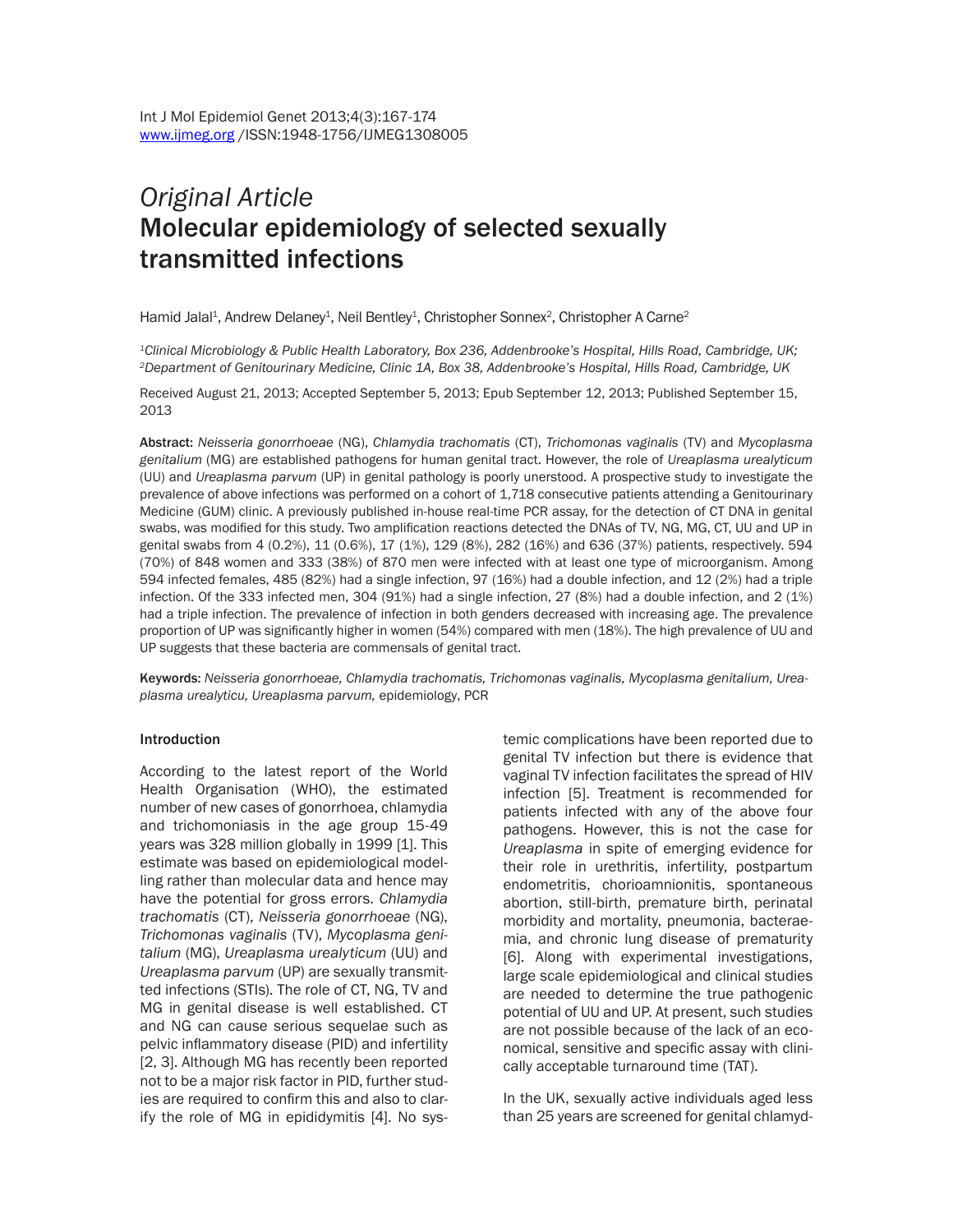ial infection to prevent complications and cost to the National Health Service (NHS). Such screening as part of a national programme is not considered cost effective for other STIs. We used the existing infrastructure and care pathways for Chlamydia Screening Programme (CSP) to study the molecular epidemiology of the above STIs. We set out to achieve the following characteristics for this service; 1) the new assay should be economical and automated with high throughput and 2), delivery of results to clinicians for all six organisms should be within the agreed TAT for CSP (booking to authorisation ≤ 5 days). The new assay replaced the existing assay [7] for CSP for a trial period of three months. The development of this assay and results of the trial are presented in this report.

### **Methods**

## *Study population*

The study population comprised 1,718 consecutive individual patients attending the Genitourinary Medicine (GUM) clinic at Addenbrooke's Hospital, Cambridge from October to December 2008. This cohort included 848 (49%) females, median age 24 years (range: 12-75) and 870 (51%) males, median age 27 years (range: 15-87). Eighty seven of 1,718 patients visited the GUM clinic on more than one occasion and provided further 94 samples. Microbiology data from only the first visit of each patient is presented in this paper. Genital swabs were collected according to the existing routine for CSP. Two swabs (endocervical and urethral) were obtained from female patients, placed in a single tube and treated as a single sample. A single urethral swab was analysed from each male patient. Swabs for chlamydia testing were collected after taking swabs for microscopy and NG culture. The IDEIA chlamydia collection kit, S600730, was used for the collection of genital swabs as described previously [8]. PCRs for NG, MG, TV, UP and UU were performed on samples collected for CT. No additional sample was collected for this study. The Chair of the Local Research & Ethics Committee deemed this project as service development and hence exempted it from the formal committee approval. The data generated by our assay for all six microorganisms were reported to GU physicians in real-time as a single report for each patient. In spite of the lack of published evidence, it was decided to treat ureaplasma positive patients who met all of the following criteria: infection with UP alone with PCR Ct value of < 20 cycles or infection with UU alone with PCR Ct value of < 20 cycles or infection with both UP or UU with PCR Ct value of < 20 cycles for one of the organisms, and negative routine diagnostic tests including PCR for CT, NG, TV & MG, and presence of unexplained genital symptoms.

### *DNA extraction*

DNA from 200 µl of each sample was extracted using an XTR1-1 kit, (Sigma-Aldrich, Steinheim, Germany), and the CAS-1820 X-Tractor Gene™ according to the manufacturer's protocol. DNA was concentrated during extraction and was eluted in 100 µl of elution buffer. All liquid handling, except for a single step in aliquoting clinical samples and preparing the master mixture for PCR, was performed using CAS-1200™ Precision Liquid Handling System (Corbett Robotics, QLD 4113 Australia).

### *Polymerase chain reaction*

Clinical samples were grouped in batches of 94 each. Two separate amplification reactions were performed on each batch. Each reaction was designed to detect four different targets. Reaction no. 1 (PCR-1) targeted cryptic plasmid and *omp*A gene of CT, *por*A gene of NG, and an internal control [7, 9]. Reaction no. 2 (PCR-2) targeted *MgPa* adhesion gene of MG, urease gene of UP and UU, and a repeated DNA sequence of TV [10-12]. There was a single pair of primers and a probe for each of the above targets except UP and UU. Due to homology in the urease gene, a single pair of primers and two specific probes were used for UP and UU as described previously [12]. Amplification conditions and ingredients of reactions were the same for both PCRs except for the combinations of primers and probes. One positive and one negative control were included for both PCRs. A mixture of DNA extracted from bacterial cultures of CT and NG was used as positive control for PCR-1. A mixture of DNA extracted from bacterial cultures of MG, TV, UU and UP was used as a positive control for PCR-2. Nuclease-free water was used as a negative control in both PCRs. The sequences of primers and probes and formats of PCR-1 and PCR-2 are shown in Table  $1$  [7, 9-12]. The real-time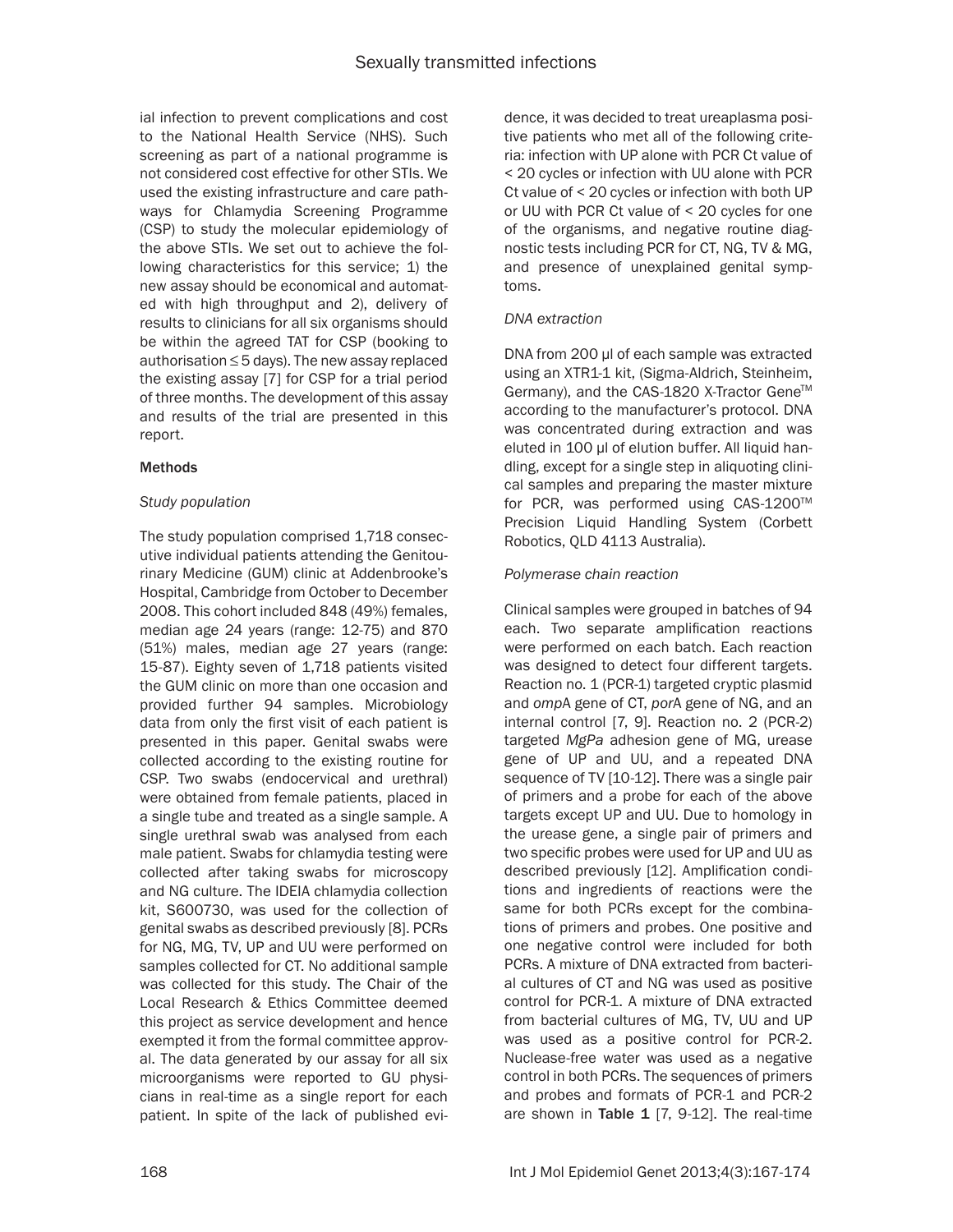| Code of primers & probes                                  | Sequences of primers & probes                                                                                 | Fluorophores & quenchers for probes | Reference |  |  |  |  |
|-----------------------------------------------------------|---------------------------------------------------------------------------------------------------------------|-------------------------------------|-----------|--|--|--|--|
|                                                           | PCR-1                                                                                                         |                                     |           |  |  |  |  |
| C. trachomatis                                            |                                                                                                               |                                     | $[7]$     |  |  |  |  |
| CT-Plasmid-FP                                             | 5 <sup>-</sup> AACCAAGGTCGATGTGATAG-3                                                                         |                                     |           |  |  |  |  |
| CT-Plasmid-RP                                             | 5 <sup>1</sup> -TCAGATAATTGGCGATTCTT-3                                                                        |                                     |           |  |  |  |  |
| <b>CT-Plasmid Probe</b>                                   | 5 <sup>1</sup> -CGAACTCATCGGCG-MGB-31                                                                         | FAM/NFQ                             |           |  |  |  |  |
| CT-MOMP-FP                                                | 5 <sup>1</sup> -GACTTTGTTTTCGACCGTGTT-31                                                                      |                                     |           |  |  |  |  |
| CT-MOMP-RP                                                | 5 <sup>2</sup> -ACARAATACATCAAARCGATCCCA-3                                                                    |                                     |           |  |  |  |  |
| CT-MOMP-Probe                                             | 5 <sup>-</sup> ATGTTTACVAAYGCYGCTT-MGB-3                                                                      | VIC/NFQ                             |           |  |  |  |  |
| N. gonorrhoeae                                            |                                                                                                               |                                     | $[9]$     |  |  |  |  |
| NG-FP                                                     | 5 <sup>1</sup> -CCGGAACTGGTTTCATCTGATT-31                                                                     |                                     |           |  |  |  |  |
| NG-RP                                                     | 5 <sup>-</sup> GTTTCAGCGGCAGCATTCA-3 <sup>-</sup>                                                             |                                     |           |  |  |  |  |
| NG-Probe                                                  | 5 <sup>1</sup> -CGTGAAAGTAGCAGGCGTATAGGCGGACTT-3 <sup>1</sup>                                                 | ROX/BHQ-2                           |           |  |  |  |  |
| Internal control (sequence in Table 3 of reference no. 8) |                                                                                                               |                                     |           |  |  |  |  |
| IC-FP                                                     | 5 <sup>1</sup> -GTGCTCACACCAGTTGCCGC-31                                                                       |                                     |           |  |  |  |  |
| IC-RP                                                     | 5 <sup>1</sup> -GCTTGGCAGCTCGCATCTCG-31                                                                       |                                     |           |  |  |  |  |
| IC-Probe                                                  | 5 <sup>2</sup> -ATTGTGTGGGTGTGGGTGTGGGTGTGTGC-3                                                               | CY5/BHQ3                            |           |  |  |  |  |
|                                                           | PCR-2                                                                                                         |                                     |           |  |  |  |  |
| M. genitalium                                             |                                                                                                               |                                     | $[10]$    |  |  |  |  |
| MG-FP                                                     | 5 <sup>-</sup> GAGAARTACCTTGATGGTCAGCAA-3 <sup>-</sup>                                                        |                                     |           |  |  |  |  |
| MG-RP                                                     | 5 <sup>-</sup> GTTAATATCATATAAAGCTCTACCGTTGTTATC-3                                                            |                                     |           |  |  |  |  |
| MG-Probe                                                  | 5 <sup>-</sup> ACTTTGCAATCAGAAGGT-MGB-3                                                                       | FAM/NFQ                             |           |  |  |  |  |
| T. vaginalis                                              |                                                                                                               |                                     | $[11]$    |  |  |  |  |
| TV-FP                                                     | 5 <sup>-</sup> CATTGACCACACGGACAAAAAG-3                                                                       |                                     |           |  |  |  |  |
| TV-RP                                                     | 5 <sup>-</sup> CGAAGTGCTCGAATGCGA-3                                                                           |                                     |           |  |  |  |  |
| <b>TV-Probe</b>                                           | 5 <sup>1</sup> -TCATTTCGGATGGTCAAGCAGCCA-3 <sup>1</sup>                                                       | ROX/BHQ-2                           |           |  |  |  |  |
|                                                           | U. parvum $& U.$ urealyticum (a single set of primers for both biovars and a specific probes for each biovar) |                                     |           |  |  |  |  |
| UP-UU-FP                                                  | 5 <sup>-</sup> AAGGTCAAGGTATGGAAGATCCAA-3                                                                     |                                     |           |  |  |  |  |
| UP-UU-RP                                                  | 5 - TTCCTGTTGCCCCTCAGTCT-3                                                                                    |                                     |           |  |  |  |  |
| UP-Probe                                                  | 5 <sup>2</sup> -TCCACAAGCTCCAGCAGCAATTTG-3                                                                    | CY5/BHQ-2                           |           |  |  |  |  |
| UU-Probe                                                  | 5 <sup>-</sup> ACCACAAGCACCTGCTACGATTTGTTC-3                                                                  | JOE/BHO-1                           |           |  |  |  |  |

#### Table 1. Nucleotide sequence of primers and probes

Abbreviations: FP: Forward primer; RP: Reverse primer; IC: Internal control; FAM: 6-carboxyfluorescein; ROX: 6-carboxy-X-rhodamine; JOE: 6-carboxy-4´, 5´-dichloro-2´, 7´-dimethoxyfluorescein; VIC: proprietary product (Applied Biosystems, UK); CY5: a sulfoindocyanine dye; BHQ: Black-hole quencher; NFQ: Non-fluorescent quencher.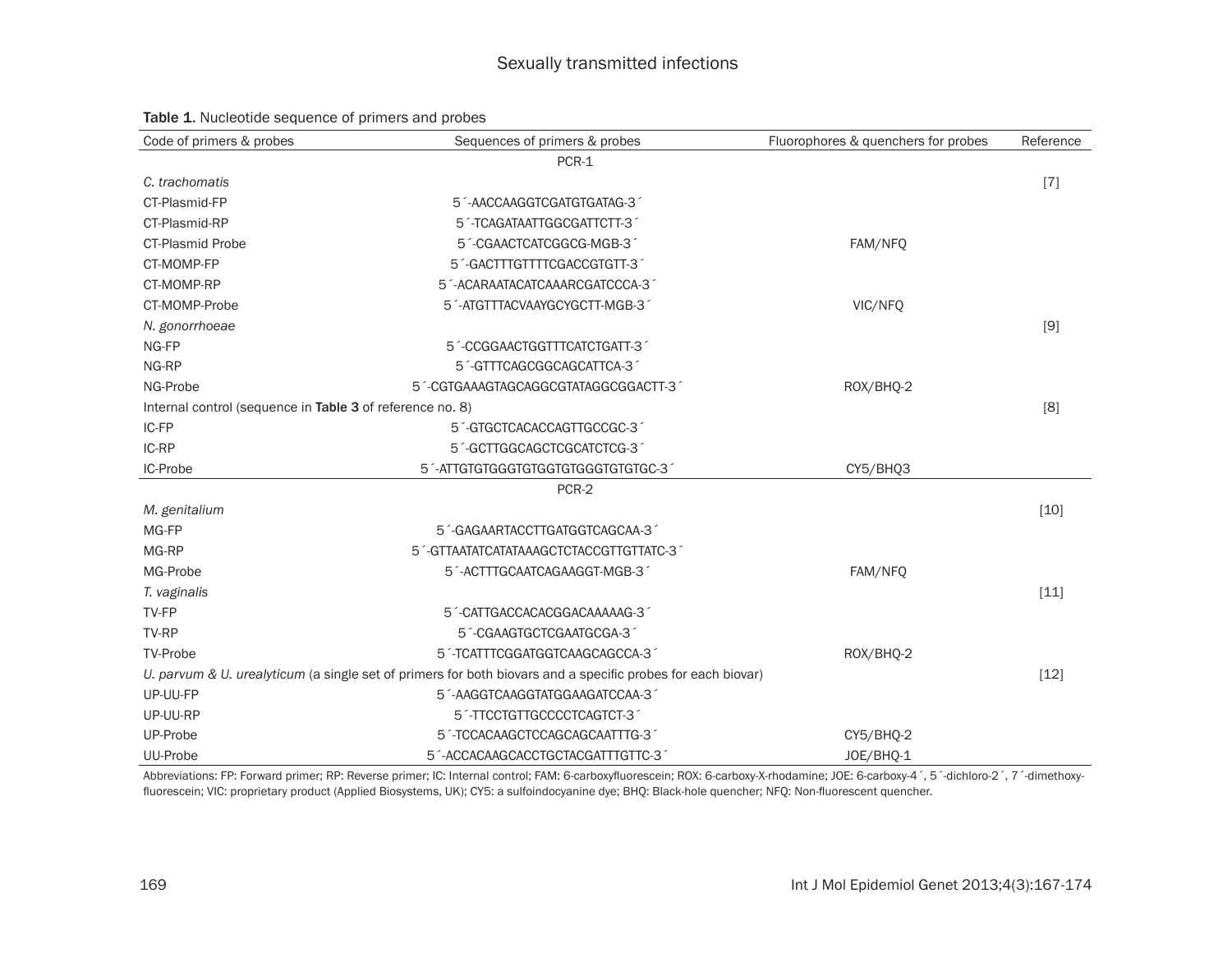PCR was performed using Rotorgene™ 6000, Corbett Robotics, QLD 4113 Australia. Primers and probes were synthesised by *metabion* international AGi Germany and Applied Biosystems, Cheshire, UK. PCR was performed in a 26 µl volume, containing 12 µl of DNA from a clinical sample or positive control, 3 mM MgCl<sub>2</sub>, 12.5 µl of Platinum<sup>®</sup> Quantitative PCR SuperMix-UDG, Invitrogen™ life technologies, Paisley, UK, 6.25 pmol of each primer and 2.5 pmol of each probe. Internal control DNA was added into the master mixture for PCR-1 as described previously [7]. Amplification reaction profile included heating at 50°C for 2 minutes and 95°C for 2 minutes followed by 45 cycles of 95°C for 1 second and 60°C for 60 seconds. The acquisition of signal was performed at 60°C during each cycle as described previously [7].

## *Quality control*

PCR-1 & -2 used primers and probes from five previously published assays. The sensitivity, specificity and comparative performance with a relevant gold standard for all these assays had been thoroughly investigated and reported in previous publications [7, 9-12]. Hence, these aspects of the new assay were not investigated extensively. The analytical sensitivity of PCR-1 & -2 was measured on 10 fold serial dilutions (range:  $4 \times 10^6$  to  $4$  copies/reaction) of two synthetic clones that contained targets of amplification. Genscript synthesised the targets of amplification and then cloned them in pUC57 vector (http://www.genscript.com/gene). The genetic maps of these clones and the accession number of each target are shown in Table 2. The effect of multiplexing on sensitivity was investigated by the comparison between uniplex and quadruplex PCRs. The analytical specificity of PCR-1 & -2 was tested on DNA from a limited number of available microorganisms; *Streptococcus mutans, Streptococcus canis*, *Streptococcus sanguis*, *Staphylococcus aureus*, *Staphylococcus epidermidis, Neisseria meningitidis, Neisseria sicca, Neisseria subflava, Neisseria mucosa, Escherichia coli, Corynebacterium ulcerans, Pasteurella haemolytica, Fusobacterium necrophorum, Yersinia enterocolitica*, *Corynebacterium diptheriae*, *Arcanobacterium haemolyticum*, *Prevotella buccae*, *Veillonella parvula*, *Fusobacterium ulcerans*, *Prevotella melaninogenica*, *Haemopuilus actinomycetemcomitans*, *Actinomyces israelii*, *Clostrid-* *ium difficile*, *Acholeplasma laidlawii*, *Mycoplasma fermentans*, *Mycoplasma hyorhinis*, *Mycoplasma orale and Mycoplasma hominis*. Before the start of trial, the validation of new assay was performed by testing 282 random anonymised leftover specimens in parallel by uniplex and quadruplex PCRs. In accordance with the Centres for Disease Control and Prevention guidelines [13], confirmatory testing was done only for those infections that had the low prevalence, i.e. TV, NG and MG. Confirmatory testing was done by repeating either the PCR-1 or -2 on re-extracted DNA from original samples [13]. The results of NG culture were also available for the final analysis.

## Results

## *Performance of PCR-1 and -2*

Although the analytical sensitivity of previous five assays on which this assay was based ranged from < 0.2 to 10 Geq/PCR, the sensitivity of this assay was set at a slightly higher level to achieve high specificity. PCR-1 and -2 were optimized to detect 40 copies per reaction of clone-1 and -2, respectively. The comparison of uniplex and quadruplex PCRs demonstrated no loss of sensitivity due to multiplexing. As these reactions were based on TaqMan real-time PCR, they provided semi-quantitative results (the Ct-value was inversely related to the concentration of DNA). A series of optimization experiments showed no cross reactivity between different primers and probes in the multiplex format. Both PCRs detected their targets in a specific manner and no amplicons were generated from the bacteria included in the specificity panel. The pre-trial validation detected the DNAs of TV, NG, MG, CT, UU and UP in genital swabs from 3 (1%), 2 (0.7%), 6 (2%), 20 (7%), 39 (14%) and 111 (39%) patients, respectively. There was 100% concordance between results generated by uniplex and quadruplex PCRs.

## *Trial cohort*

Nine hundred and twenty seven (54%) of 1,718 consecutive patients were infected with at least one of six microorganisms investigated in this study. By gender, 594 (70%) of 848 women and 333 (38%) of 870 men were infected. Among 594 infected females, 485 (82%) had a single infection, 97 (16%) had a double infec-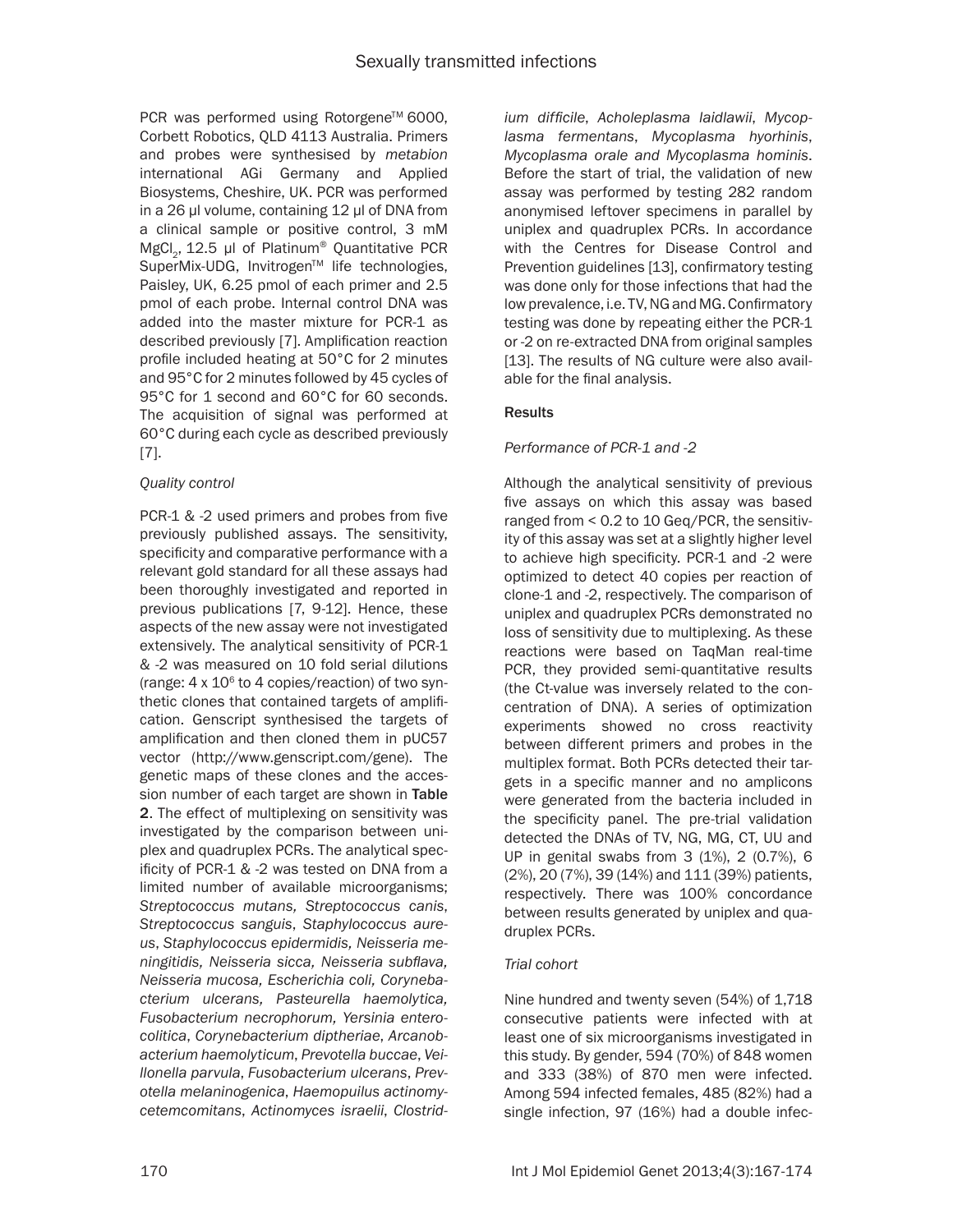#### Table 2. Genetic map of PCR-1 & -2 synthetic clones

PCR-1 Clone: *C. trachomatis omp*A gene (AF202457), *C. trachomatis* cryptic plasmid (X0606) *N. gonorrhoeae por*A pseudogene (AJ223447) and internal control (synthetic)

5´-atggtgactttgttttcgaccgtgttttgaaaacagatgtgaataaagaatttcagatgggagcggcgcctactaccagcgatgtagcaggcttacaaaacgatccaacaacaaatgttgctcgtccaaatcccgct

tatggcaaacacatgcaagatgctgaaatgtttacgaacgctgcttacatggcattaaatatctgggatcgttttgatgtattttgtacattCTGCAGttaaaaaccaaggtcgatgtgatagggaaagtatgtggaatgtcgaactcatcggcgataagggtgttggatcaatttcttccttcatctagaaacaaagacgttagagaaacgatagataagtctgattcagagaagaatcgccaattatctgatttctCTGCAGccggaactggtttcatctgattactttccagcgtgaaagtagcaggcgtataggcggacttgctgttttgactcggaacaaattgaatgctgccgctgaaacCTGCAGgtgctcacaccagttgccgcggaaagtatgtggaatgttaacacacccacaccacacccacacacgtgttggatcaatttcgagatgcgagctgccaagc-3´

PCR-2 Clone: *M. genitalium MgPa* gene (M31431), a repeated sequence in *T. vaginalis* (L23861) and *U. parvum* urease gene (AF085733) and *U. urealyticum* gene (AF085729)

5´-aatgctgttgagaaataccttgatggtcagcaaaactttgcaatcagaaggtatgataacaacggtagagctttatatgatattaacttaCTGCAGacaaacattgaccacacggacaaaaagtgtcatttcgg

atggtcaagcagccaatcgcattcgagcacttcgaagaaCTGCAGagctaaaggtcaaggtatggaagatccaatttttgagcaaattgctgctggagcttgtggacttaaaatccatgaagactgaggggcaacaggaaatgcgCTGCAGagctaaaggtcaaggtatggaagatccaatctttgaacaaatcgtagcaggtgcttgtggtcttaagattcacgaagactgaggggcaacaggaaacgct-3´

Genetic map of PCR-1 & -2 synthetic clones showing DNA sequence (from 5 to 3 'direction) and the order of targets of amplification with spacer regions (CTGCAG). The accession number of each target is shown in brackets.

tion, and 12 (2%) had a triple infection. Of the 333 infected men, 304 (91%) had a single infection, 27 (8%) had a double infection, and 2 (1%) had a triple infection. Infection with UP was diagnosed in 636 (37%) of 1,718 patients. The prevalence proportion was significantly higher in women (482 of 848 (54%) compared with men 154 of 870 (18%)).

To determine the association between age and the prevalence of infection, the age of participants was categorised into four groups  $(\leq 20)$ years,  $21-30$ ,  $31-40$  and  $> 41$  years), in keeping with previously published studies [14, 15]. The prevalence of infection in each age group of women (78%, 72%, 59% and 55% respectively) and men (48%, 44%, 27% and 24% respectively) decreased with increasing age. There were only six patients in our cohort (four women & two men) who were positive for UP with PCR Ct value of < 20 cycles. All six patients were asymptomatic hence no one was treated for ureaplasma infection. The results of PCR-1 and -2 are summarised in Table 3.

#### *Confirmatory testing, extra cost and turn around time*

Confirmatory testing was needed for 32 positive samples;  $NG(11)$ , TV $(4)$  and MG $(17)$ . Since there was insufficient material to do this for 2 MG positive samples, confirmatory testing was done only on the remaining 30. Repeat testing on original samples confirmed the results for all of 30 positive samples, thus demonstrating 100% reproducibility. NG culture was negative for 2 of 11 PCR positive samples. The only extra cost for this service was that of consumables for an additional single amplification reaction (~£2). Turn around time for 94.3% of samples was ≤ 5 days.

#### **Discussion**

A large number of microorganisms infect the genital tract but only a few are considered as established pathogens. The impact of the majority of microorganisms on the health of the genital tract is unknown. Furthermore it is not clear how different microorganisms interact with each other in the disease process. An array of sophisticated molecular technologies has now become available in research settings to identify simultaneously a large number of microorganisms in any clinical sample. Although at present, such techniques are largely beyond the reach of diagnostic microbiology laboratories, most such laboratories use PCR for the diagnosis of infection. We used the opportunity provided by CSP to develop an economical assay that generated additional data on the incidence of five other microorganisms in addition to the detection of CT DNA in genital swabs. The existing assay [7] for CSP was modified to develop the new assay which detected DNA from six microorganisms in two quadruplex amplification reactions in a sensitive, specific and semi-quantitative manner. Although there was an additional consumables cost of £2 per sample for the second amplification reaction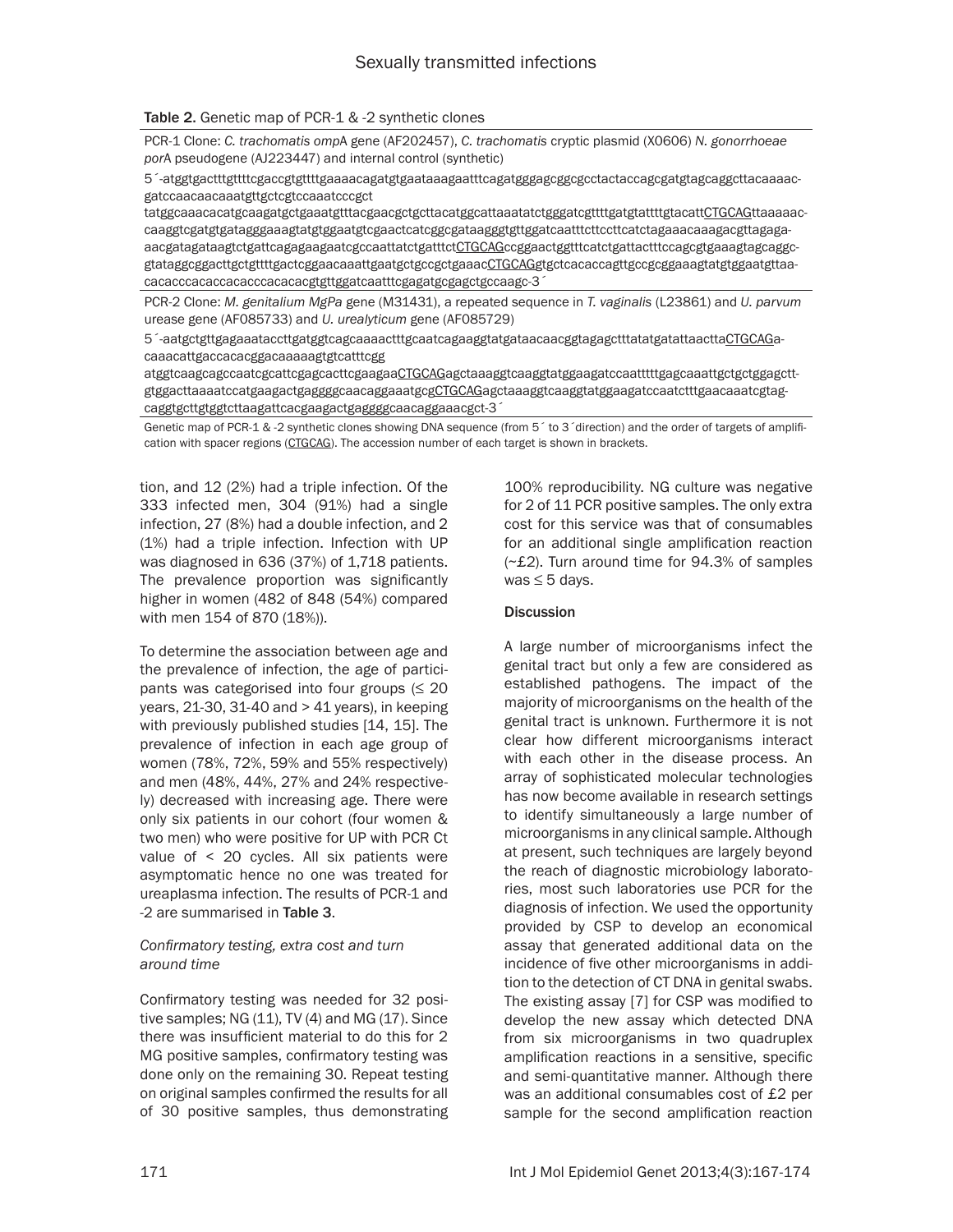|                           |                | Sex               |              |                |             |                |                     |                     |             |                     |                |  |
|---------------------------|----------------|-------------------|--------------|----------------|-------------|----------------|---------------------|---------------------|-------------|---------------------|----------------|--|
|                           |                | Male<br>Female    |              |                |             |                |                     |                     |             |                     |                |  |
|                           |                | Age Group (years) |              |                |             |                |                     |                     |             |                     |                |  |
| Name of Bacteria          | No             | $\leq 20$         | 21-30        | 31-40          | $\geq 41$   | Total No. (%)  | $\leq 20$           | 21-30               | $31 - 40$   | $\geq 41$           | Total No. (%)  |  |
| Single Infection          |                |                   |              |                |             |                |                     |                     |             |                     |                |  |
| <b>NG</b>                 | $\overline{c}$ | 0                 | $\mathbf{1}$ | $\mathbf 1$    | $\mathsf O$ | $\overline{c}$ | $\mathsf{O}\xspace$ | 0                   | 0           | $\mathsf O$         | $\circ$        |  |
| <b>TV</b>                 | $\overline{2}$ | 0                 | 0            | $\mathbf 1$    | 0           | 1              | 0                   | 1                   | 0           | $\circ$             | 1              |  |
| MG                        | 10             | $\mathsf{O}$      | 6            | $\mathbf{1}$   | $\circ$     | $\overline{7}$ | $\Omega$            | $\overline{2}$      | $\Omega$    | 1                   | 3              |  |
| <b>CT</b>                 | 59             | 8                 | 35           | 6              | 2           | 51             | 2                   | 4                   | 1           | 1                   | 8              |  |
| UU                        | 195            | 21                | 61           | 13             | 10          | 105            | 31                  | 41                  | 11          | $\overline{7}$      | 90             |  |
| UP                        | 521            | 28                | 75           | 19             | 16          | 138            | 102                 | 200                 | 53          | 28                  | 383            |  |
| Infected patients no. (%) | 789 (85)       | 57(43)            | 178 (41)     | 41 (24)        | 28(21)      | 304 (35)       | 135 (59)            | 248 (58)            | 65 (53)     | 37 (52)             | 485 (57)       |  |
| Double Infection          |                |                   |              |                |             |                |                     |                     |             |                     |                |  |
| CT+NG                     | 3              | $\mathbf 1$       | $\mathbf{1}$ | 0              | 0           | $\overline{c}$ | $\mathsf{O}\xspace$ | 1                   | 0           | 0                   | 1              |  |
| CT+MG                     | 1              | 0                 | 1            | 0              | 0           | 1              | 0                   | 0                   | 0           | 0                   | 0              |  |
| NG+UP                     | 1              | 0                 | $\Omega$     | 0              | 0           | $\Omega$       | 1                   | 0                   | 0           | 0                   | 1              |  |
| NG+UU                     | 1              | 0                 | $\mathbf{1}$ | 0              | 0           | 1              | 0                   | 0                   | O           | 0                   | 0              |  |
| MG+UU                     | $\mathbf{2}$   | 0                 | $\mathbf 0$  | 0              | 1           | 1              | 0                   | 1                   | 0           | $\circ$             | 1              |  |
| MG+UP                     | 2              | 0                 | 0            | 0              | 0           | 0              | 0                   | 1                   | 0           | 1                   | 2              |  |
| TV+UP                     | $\mathbf{2}$   | 0                 | 0            | 0              | 0           | 0              | 1                   | 1                   | 0           | $\circ$             | 2              |  |
| CT+UU                     | 15             | 1                 | 2            | 3              | $\mathbf 1$ | $\overline{7}$ | 3                   | 3                   | 2           | 0                   | 8              |  |
| CT+UP                     | 40             | 1                 | 8            | 0              | 0           | 9              | 13                  | 17                  | 1           | $\circ$             | 31             |  |
| UU+UP                     | 57             | 2                 | $\mathbf{1}$ | $\overline{2}$ | 1           | 6              | 18                  | 27                  | 5           | $\mathbf 1$         | 51             |  |
| Infected patients no. (%) | 124(13)        | 5(4)              | 14(3)        | 5(3)           | 3(2)        | 27(3)          | 36(16)              | 51(12)              | 8(7)        | 2(3)                | 97(11)         |  |
| Triple Infection          |                |                   |              |                |             |                |                     |                     |             |                     |                |  |
| CT+NG+UP                  | $\mathbf{2}$   | 1                 | $\mathsf O$  | 0              | 0           | $\mathbf 1$    | 1                   | $\mathsf{O}\xspace$ | 0           | 0                   | $\mathbf 1$    |  |
| CT+NG+UU                  | $\mathbf{1}$   | 1                 | 0            | 0              | 0           | 1              | 0                   | 0                   | 0           | $\circ$             | 0              |  |
| CT+UU+UP                  | 8              | 0                 | 0            | 0              | $\circ$     | 0              | 4                   | 4                   | 0           | $\circ$             | 8              |  |
| NG+UU+UP                  | $\mathbf 1$    | 0                 | $\mathbf 0$  | 0              | 0           | 0              | 0                   | 1                   | 0           | $\mathsf{O}\xspace$ | 1              |  |
| MG+UU+UP                  | $\overline{2}$ | $\mathsf{O}$      | 0            | 0              | 0           | $\mathbf 0$    | 0                   | $\overline{2}$      | 0           | $\mathsf{O}\xspace$ | $\overline{2}$ |  |
| Infected patients no. (%) | 14(2)          | 2(1)              | $\mathbf 0$  | $\mathbf 0$    | $\mathsf O$ | 2(0.2)         | 5(2)                | 7(2)                | $\mathbf 0$ | $\mathsf{O}\xspace$ | 12(1)          |  |
| Infected patients no. (%) | 927 (54)       | 64 (48)           | 192 (44)     | 46 (27)        | 31(23)      | 333 (38)       | 176 (78)            | 306 (72)            | 73 (59)     | 39 (55)             | 594 (70)       |  |
| All patients              | 1,718          | 134               | 433          | 172            | 131         | 870            | 227                 | 427                 | 123         | 71                  | 848            |  |

## Table 3. A summary of PCR results for 1,718 consecutive individual patients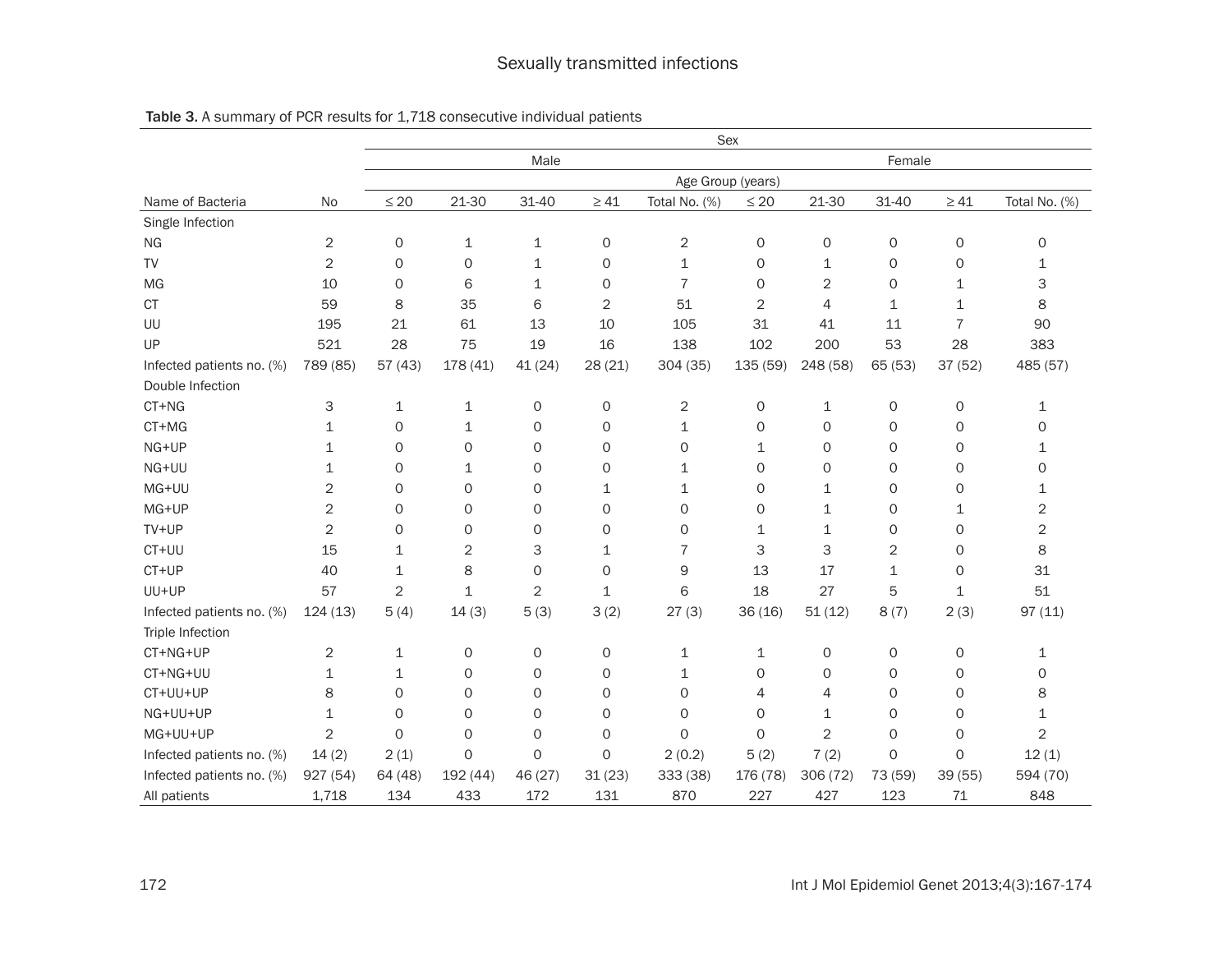(PCR-2), this extra work did not adversely influence the agreed TAT for CSP.

The report published by WHO states, "Regional prevalence estimates for trichomoniasis in women was calculated as being two times chlamydia prevalence. For men it was calculated as one tenth of the prevalence in women" [1]. The molecular data generated by our work cast doubt on this assumption. According to the data published by the Health Protection Agency about all new sexually transmitted infection episodes seen at GUM clinics in the UK from 1998 to 2007, the incidence of CT was 8 to 21 times higher than that of TV (www.hpa.org.uk). The weakness of our study is that it comes from a single geographical area with low prevalence of STIs. Larger, multi-centres studies in different geographical areas are needed to test the WHO's epidemiologic model more rigorously.

In accordance with the Centres for Disease Control and Prevention guidelines [13], confirmatory testing was done only for those infections which had a low prevalence i.e. NG, TV and MG. The possible explanation for the two NG-negative cultures, but PCR-positive samples, could be either increased sensitivity of PCR or the loss of viability of organisms during transportation. The molecular diagnosis of NG is fraught with false positive and false negative results. Hence, we used culture to back up the molecular investigations for NG. We did not find any recently reported culture positive, PCR negative isolate in our cohort [16, 17]. The GUM clinic in Cambridge manages a wide range of sexual health problems which may explain the higher age of cohort patients (median age for men = 27 years; women = 24 years) compared with those in clinics managing predominantly patients with sexually transmitted infection. This may also explain the lower CT and TV prevalence compared with some other clinics. Although the prevalence of STIs is greater among women (70%) as compared to men (38%), this is primarily explained by the higher prevalence of infection with UP in women. A high prevalence of UP among women in our cohort was in line with other published molecular studies. The prevalence of UP among 216 women attending GUM clinics in Sydney, Australia was reported to be 48% [18]. UP infection was detected among 117 of 280 (42%) healthy women attending their first prenatal visit in Sapporo, Japan [19]. A study from

Brazil reported the prevalence of ureaplasma species among 224 women attending public health clinics to be 38% [20]. There is a scarcity of unbiased prospective prevalence data for a number of STIs especially UU and UP. We were able to generate this data by using existing pathway for CSP. The high prevalence of UU and UP suggests that these bacteria are members of normal genital flora. The data regarding the association between the above six infections and clinical features, particularly with reference to the role of UU and UP in disease, is presented in a separate paper [21].

#### Acknowledgements

We are grateful to Professor Ian Silver and Professor Maria Erecinska for their suggestions to improve the presentation of this article.

## Disclosure of conflict of interest

No conflict of interest.

Address correspondence to: Dr. Hamid Jalal, Clinical Microbiology & Public Health Laboratory, Box 236, Addenbrooke's Hospital, Hills Road, Cambridge, UK. E-mail: [hamid.jalal@addenbrookes.nhs.uk](mailto:hamid.jalal@addenbrookes.nhs.uk)

#### References

- [1] Global prevalence and incidence of selected curable sexually transmitted infections: overview and estimates. Geneva: World Health Organization (WHO) 2001.
- [2] Stamm WE, Jones RB, Batteiger E. *Chlamydia trachomatis* (trachoma, perinatal infections, lymphogranuloma venereum, and other genital infections). In: Mandell GL, Bennett JE, Dolin R Philadelphia, editors. Principles and Practice of Infectious Diseases. Elsivier Inc, 2005; pp: 2239-2255.
- [3] Hook EW III, Handsfield HH. Gonococcal infections in the adult. In: Holmes KK, Sparling PF, March PA, editors. Sexually Transmitted Diseases. New York: McGraw-Hill 1999; pp: 451- 466.
- [4] Oakeshott P, Aghaizu A, Hay P, Reid F, Kerry S, Atherton H, Simms I, Taylor-Robinson D, Dohn B, Jensen J. Is *Mycoplasma genitalium* in women the "new chlamydia?" A community-based prospective cohort study. Clin Infect Dis 2010; 51: 1160-1166.
- [5] Laga M, Manoka A, Kivuvu M, Malele B, Tuliza M, Nzila N. Nonulcerative sexually transmitted diseases as risk factors for HIV-1 transmission in women: results from a cohort study. AIDS 1993; 7: 95-102.